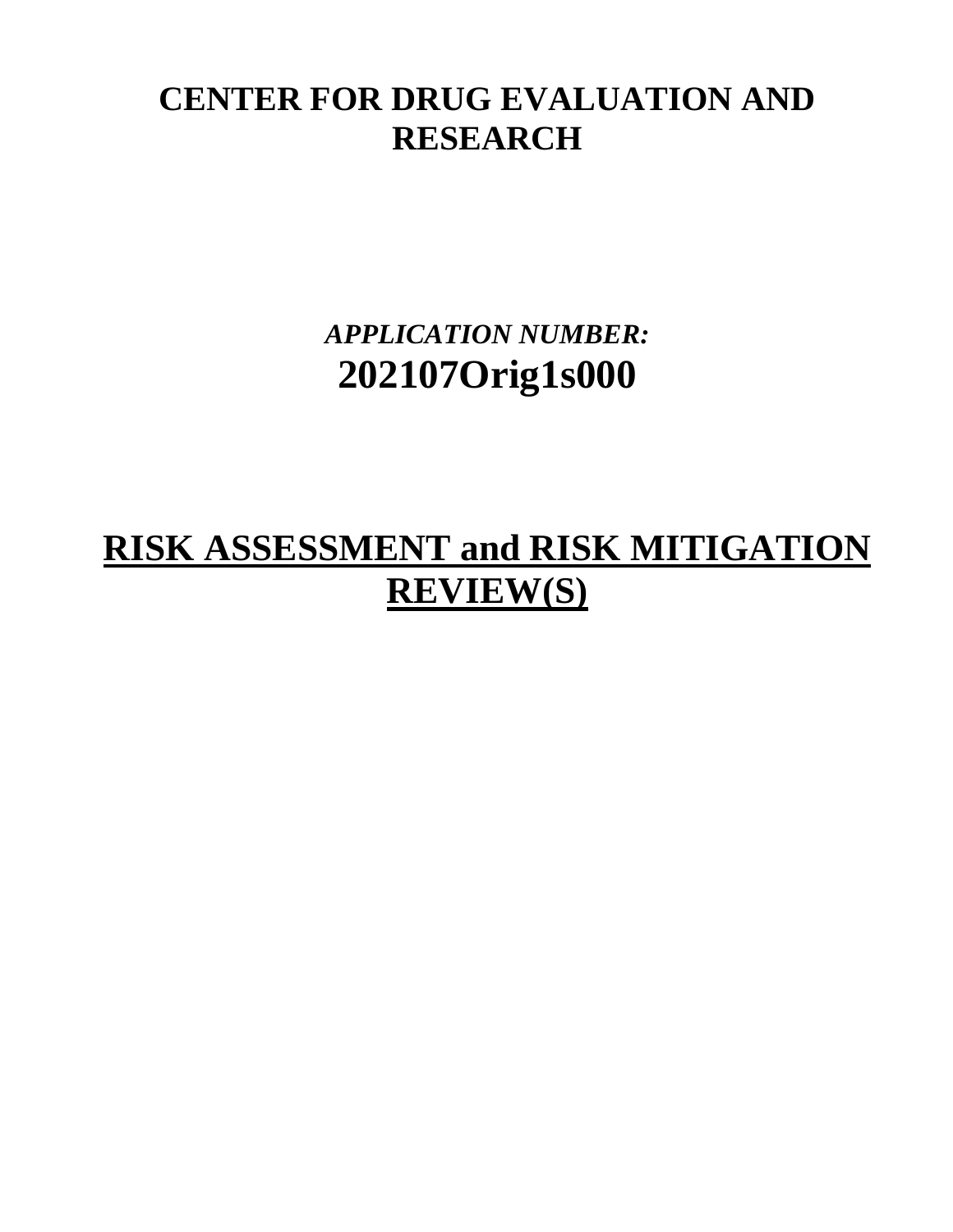#### **Department of Health and Human Services Food and Drug Administration Center for Drug Evaluation and Research Office of Surveillance and Epidemiology Office of Medication Error Prevention and Risk Management**

#### **RISK MANAGEMENT REVIEW**

| Date:                           | January 27, 2012                                                  |
|---------------------------------|-------------------------------------------------------------------|
| <b>Risk Management Analyst:</b> | Suzanne Robottom, Pharm.D.<br>Division of Risk Management (DRISK) |
| Team Leader:                    | Cynthia LaCivita, Pharm.D., DRISK                                 |
| Division Director:              | Claudia Karwoski, Pharm.D., DRISK                                 |
| Drug Name:                      | Korlym (mifepristone)                                             |
| Dosage and Route:               | 300 mg tablets; by mouth                                          |
| <b>Application Type/Number:</b> | NDA 202-107                                                       |
| Applicant/sponsor:              | Corcept                                                           |
| OSE RCM #:                      | 2011-2351                                                         |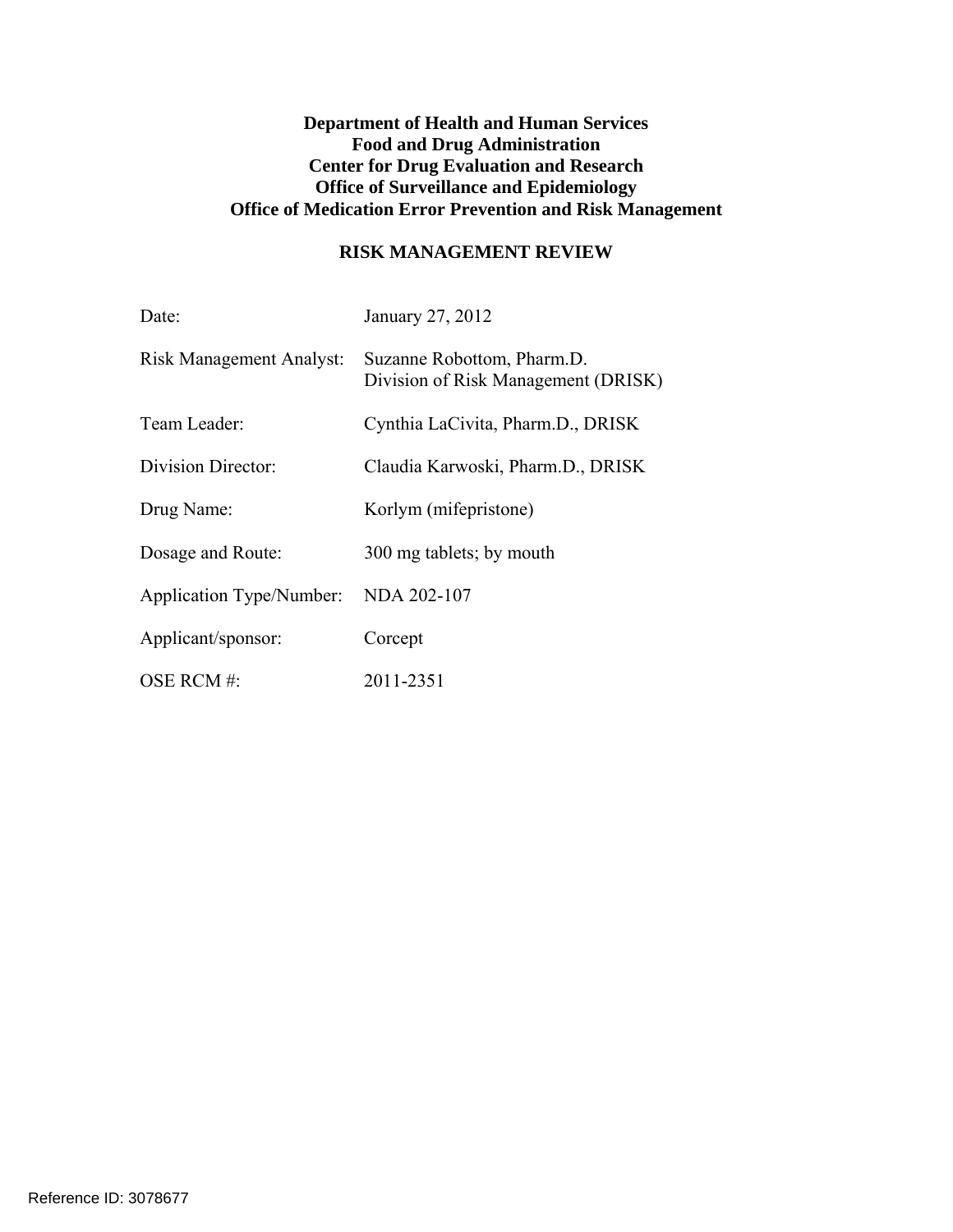## **EXECUTIVE SUMMARY**

The purpose of this review is to document DRISK's determination that a risk evaluation and mitigation strategy (REMS) with elements to assure safe use (ETASU) is not necessary for the approval of mifepristone for the treatment of the signs and symptoms of endogenous Cushing's syndrome.

Corcept submitted a 505(b)(2) application for approval of Korlym (mifepristone) for the treatment of the signs and symptoms of endogenous Cushing's syndrome. Mifepristone (Mifeprex) is currently approved for pregnancy termination with a REMS with ETASU. Based on FDA feedback provided at the September 14, 2010 pre-NDA meeting, Corcept proposed a REMS with ETASU with their NDA submission.

After extensive research and multiple discussions with the review team, DRISK and the Division of Metabolism and Endocrinology Products (DMEP) determined that:

- A REMS with ETASU is not necessary to ensure that the benefits outweigh the risks of Korlym *in the Cushing's population*.
- A REMS with ETASU for Korlym would not improve the benefit/risk balance for the intended use (Cushing's) population and would add burden.
- Use of Korlym outside of Cushing's syndrome cannot be prospectively quantified.

The REMS Oversight Committee and the Center Director provided additional guidance and affirmed that although a REMS is required for Mifeprex, a REMS for Korlym is not necessary to ensure that the benefits of the drug outweigh its risks at this time. Korlym's safety and drug utilization should use be monitored through post marketing requirements (PMR). If data indicate that the current approach compromises the integrity of the Mifeprex REMS and results in serious adverse events, or additional serious safety signals arise, further regulatory action must be considered.

## **1 INTRODUCTION**

The purpose of this review is to document DRISK's determination that a REMS with ETASU is not necessary for the approval of mifepristone for the treatment of the signs and symptoms of endogenous Cushing's syndrome.

#### **1.1 BACKGROUND**

Corcept submitted a 505(b)(2) application on April 15, 2011 for approval of Korlym (mifepristone) to treat the clinical and metabolic effects of hypercortisolism in adult patients ( $\geq 18$  years of age) with endogenous Cushing's syndrome including:

- Patients with Cushing's disease who have not adequately responded to or relapsed after surgery
- Patients with Cushing's disease who are not candidates for surgery

(b) (4)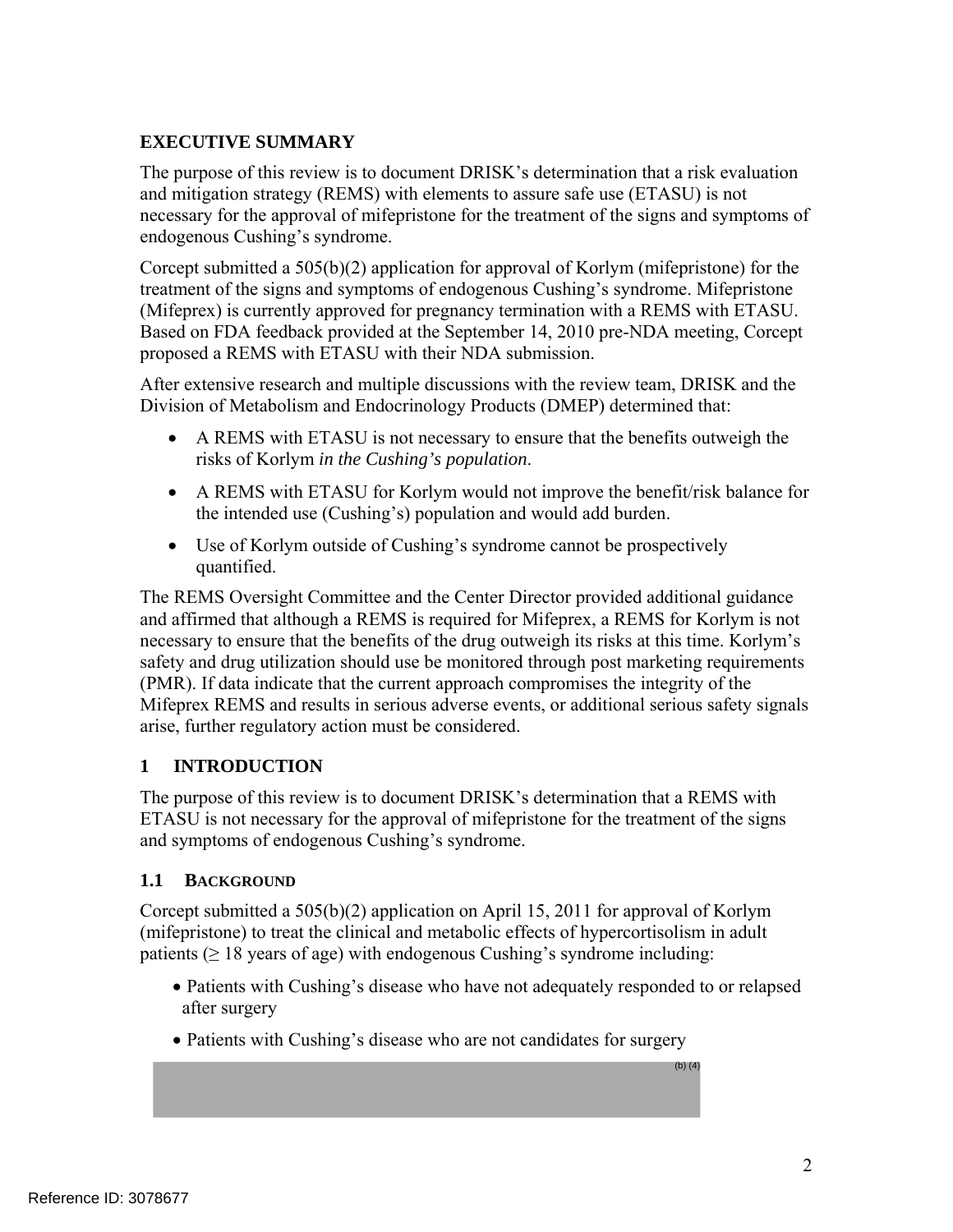Korlym is manufactured as 300 mg tablets. The proposed dosing for the aforementioned indication is 300 to 1200 mg daily by mouth.

## **1.2 REGULATORY HISTORY**

Mifepristone if currently marketed as Mifeprex and approved on September 28, 2000 under 21 CFR 314 Subpart H for the medical termination of intrauterine pregnancy through 49 days' pregnancy. The approved dosing is  $600^1$  mg (three (3), 200 mg tablets) followed by misoprostol on Day 4. Since approval, mifepristone is available only through a restricted distribution program that requires prescribers to be enrolled to be able to order Mifeprex and should only be distributed to/through a clinic, medical office, or hospital, by or under the supervision of a specially certified prescriber. Mifeprex is not distributed to or dispensed through retail pharmacies. The restricted distribution program was approved as a REMS on June 8,  $2011$ .<sup>2</sup>

In 2007, Corcept initiated a clinical development program to evaluate the clinical benefit of mifepristone in patients with Cushing's syndrome and received orphan drug designation on July 5, 2007.

A pre-NDA meeting with Corcept was held on September 14, 2010. Corcept informed the FDA that they intended to submit a REMS and requested comments on the draft REMS. The FDA informed Corcept that for this NDA/indication, a REMS with restricted distribution would be necessary to address the risk of termination of pregnancy. The proposed REMS must be sufficient to maintain the integrity of the current Mifeprex restricted distribution program. The sponsor was instructed that a complete review of the proposed REMS, and REMS materials would be done in conjunction with the full clinical review after the NDA is submitted.

On April 15, 2011 Corcept submitted NDA 202107 for review with a proposed REMS.

## **2 MATERIALS REVIEWED**

The following materials were reviewed:

- Weber J. Pre-NDA Meeting Preliminary Comments for September 14, 2010. Signed under IND 76480 on September 9, 2010 by Weber J.
- NDA 202107 submitted on April 15, 2011 and received on April 18, 2011 with a proposed REMS with ETASU.
- Bhatnagar U. Maternal Health Team review for Mifepristone. Signed September 15, 2011 by Bhatnagar U, Feibus K, and Mathis L.
- Greene P. Drug use review of Mifeprex. Signed September 19, 2011 by Greene P, Chai G, and Governale L.

 $\overline{a}$ <sup>1</sup> Standard practice is to dispense a single, 200 mg tablet of mifepristone, not 600 mg. In addition, the standard misoprostol dose is 800μg (4 tablets), not 400 μg. 2

<sup>&</sup>lt;sup>2</sup> Mifepristone was included on the list of products deemed to have in effect an approved risk evaluation and mitigation strategy (REMS) under section 505-1 of the Federal Food, Drug, and Cosmetic Act with the passage of the Food and Drug Administration Amendments Act (FDAAA) of 2007.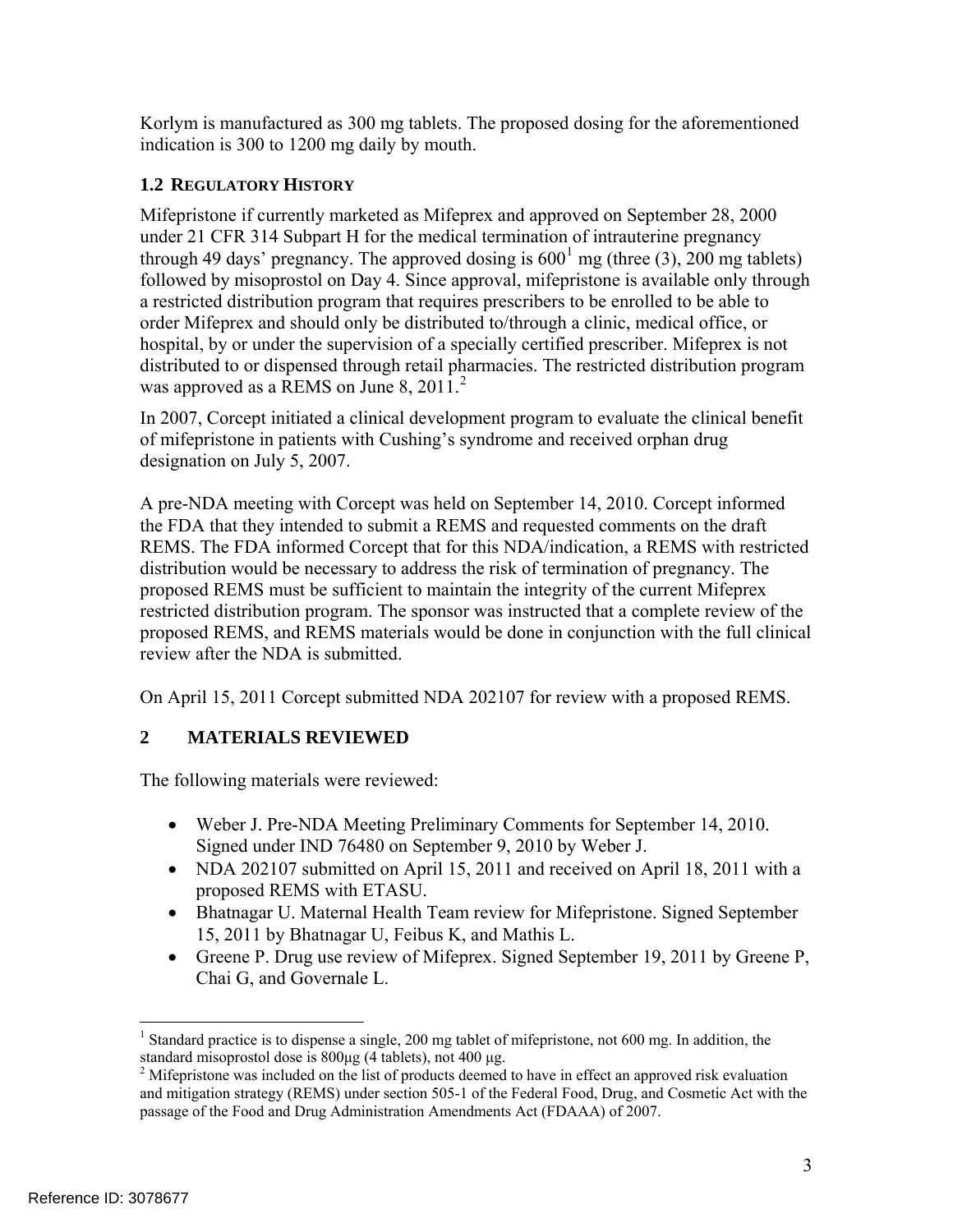- November 3, 2011 Center Director Briefing on Mifepristone for Cushing's syndrome. Signed into DAARTS for NDA 202107 on November 15, 2011 by Egan A.
- $\bullet$  (b) (6) Division of Reproductive and Urology Products consult response. Signed November 18, 2011 by (b) (6)

## **3 RISK BENEFIT CHARACTERIZATION**

#### **3.1 CUSHING'S SYNDROME AND TREATMENT OPTIONS**

Cushing's syndrome is a serious, multisystem disorder that results from overproduction of cortisol by the adrenal glands. For those not cured by surgery, it is a chronic and debilitating condition.<sup>4</sup> If left untreated, Cushing's syndrome limits survival to 4 to 5 years following initial diagnosis.<sup>3</sup>

Surgical resection of the offending tumor remains first line treatment, and initial cure or remission is obtained in 65-85% of patients with Cushing's disease.<sup>4</sup> In cases that surgery only partially or temporarily controls glucocorticoid hypersecretion (or for patients who are not candidates for surgery), $5$  radiation and/or pharmacologic treatment is used for disease control. A two to three fold increase in mortality is observed in most studies and this excess mortality seems confined to patients in whom initial cure was *not* obtained (the indicated population for mifepristone). <sup>4</sup>

There is an unmet medical need for additional drug treatment options for Cushing's syndrome. The following table lists the drug treatment options, none of which are approved for Cushing's syndrome: $^{2,6}$ 

| <b>Steriodogenic inhibition</b> |                           | <b>Adrenolytic</b> |                   | <b>Neuromodulators</b> |                 | <b>Glucocorticoid</b> |                     |
|---------------------------------|---------------------------|--------------------|-------------------|------------------------|-----------------|-----------------------|---------------------|
|                                 |                           |                    |                   |                        | of ACTH release |                       | receptor antagonism |
|                                 | Metyrapone (not           |                    | Mitotane $\wedge$ |                        | Cyproheptidine* | $\bullet$             | Mifepristone        |
|                                 | available in US)          |                    | Etomidate         |                        | Bromocriptine*  |                       |                     |
|                                 | Aminoglutethimide         |                    |                   |                        | Valproic acid*  |                       |                     |
|                                 | $(discontinued)^{\wedge}$ |                    |                   |                        | Octreotide*     |                       |                     |
|                                 | Ketoconazole              |                    |                   |                        |                 |                       |                     |

^Aminogluthethimide was approved in 1980 and indicated "for the the suppression of adrenal function in selected patients with Cushing's syndrome."

^^Mitotane was approved in 1970 and indicated for "the treatment of inoperable adrenal cortical carcinoma of both functional and nonfunctional types."

\*Agent has not demonstrated consistent clinical efficacy.<sup>3</sup>

 $\overline{a}$ 

<sup>&</sup>lt;sup>3</sup> Gums JG, Smith JD. Adrenal Gland Disorders. Pharmacotherapy: A pathophysiologic approach. 4<sup>th</sup> ed. Ed Dipiro JT. Stamford, Appleton & Lange, 1999. Print.

<sup>&</sup>lt;sup>4</sup> Steffensen C, Bak AM, Rubeck KZ, Jorgensen JO. Epidemiology of Cushing's syndrome.

Neuroendocrinology 2010;92(supp 1):1-5.

<sup>&</sup>lt;sup>5</sup> Johanssen S. Allolio B. Mifepristone (RU 486) in Cushing's syndrome. Euro J Endocrin (2007)156; 561-569.

<sup>&</sup>lt;sup>6</sup> Heyn J, et al. Medical suppression of hypercortisolemia in Cushing's syndrome with particular consideration for etomidate. Pituitary (online May 10, 2011).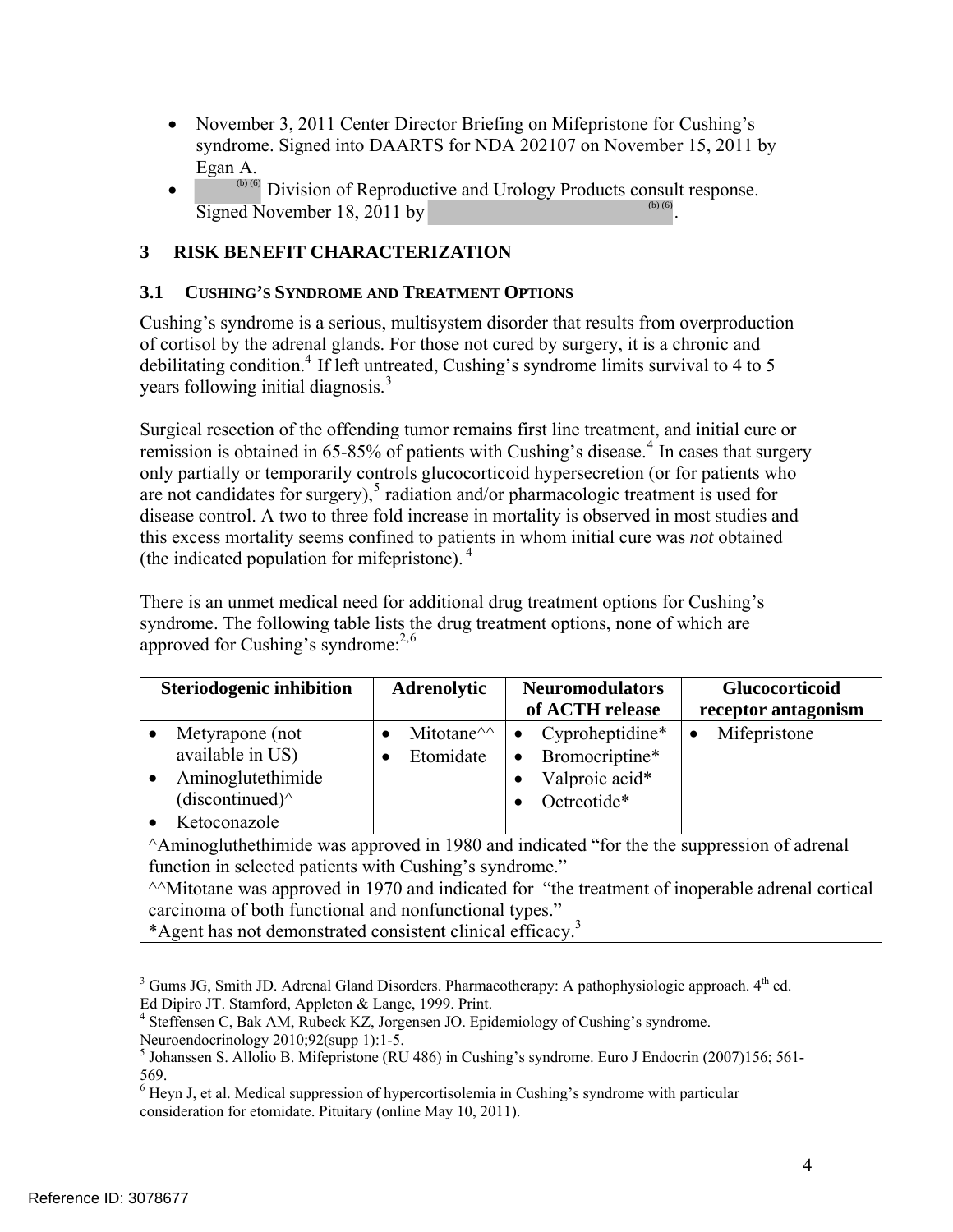## **3.1.1 Size of Population**

Cushing's syndrome is a rare disorder with incidence ranging from 0.7 to 2.4 per 1 million persons per year.<sup>7</sup> Ninety percent of all cases of Cushing's syndrome occur during adulthood; the incidence of Cushing's syndrome in children is estimated at approximately 0.2 cases per 1 million persons per year.

It is estimated that at any given time there are approximately 20,000 patients with Cushing's syndrome in the U.S. The peak incidence of Cushing's syndrome due to an adrenal or pituitary tumor occurs in persons 25-40 years of age; females are 8 times more likely than males to develop hypercortisolemia from a pituitary tumor and 3 times more likely to develop a cortisol-secreting adrenal tumor.

In the US, it is estimated that approximately 5,000 patients would be considered candidates for treatment with Korlym.

#### **3.2 EXPECTED DRUG BENEFIT**

Mifepristone works by binding to glucocorticoid receptors, preventing cortisol from binding, and thereby blocking cortisol's activity and effects. It does not decrease the amount of circulating cortisol. It has a rapid onset of action (~90 minutes for peak plasma concentrations).

According to the sponsor in Study 400 (open label, 24 week prospective trial), 60% of the diabetes patients met the primary endpont of at least a 25% reduction in AUC<sub>glucose</sub>, and antidiabetic medication use was reduced in half of the patients. The Data Review Board determined that 72% of patients met the secondary endpoint of a change in signs and symptoms at week 24.

Mifepristone may be used as an adjunct to radiation, palliative treatment, or when rapid onset of anti-glucocorticoid effect is required (e.g., psychosis).

## **3.3 DURATION OF TREATMENT**

Cushing's syndrome that is not cured by surgery is a chronic condition. Patients may be treated indefinitely (weeks, months, years/decades) with mifepristone.

#### **3.4 SEVERITY OF THE RISK**

The observed risks (adverse events documented in the safety database; adrenal insufficiency, hyopkalemia, and endometrial hyperplasia) in patients with Cushing's syndrome were considered. After discussion with DMEP, we agree that these risks can be adequately addressed through labeling.

 $\overline{a}$ <sup>7</sup> Newell-Price J, Bertagna X, Grossman AB, Nieman LK. Cushing's syndrome. Lancet. 2006 May 13;367 (9522):1605-17.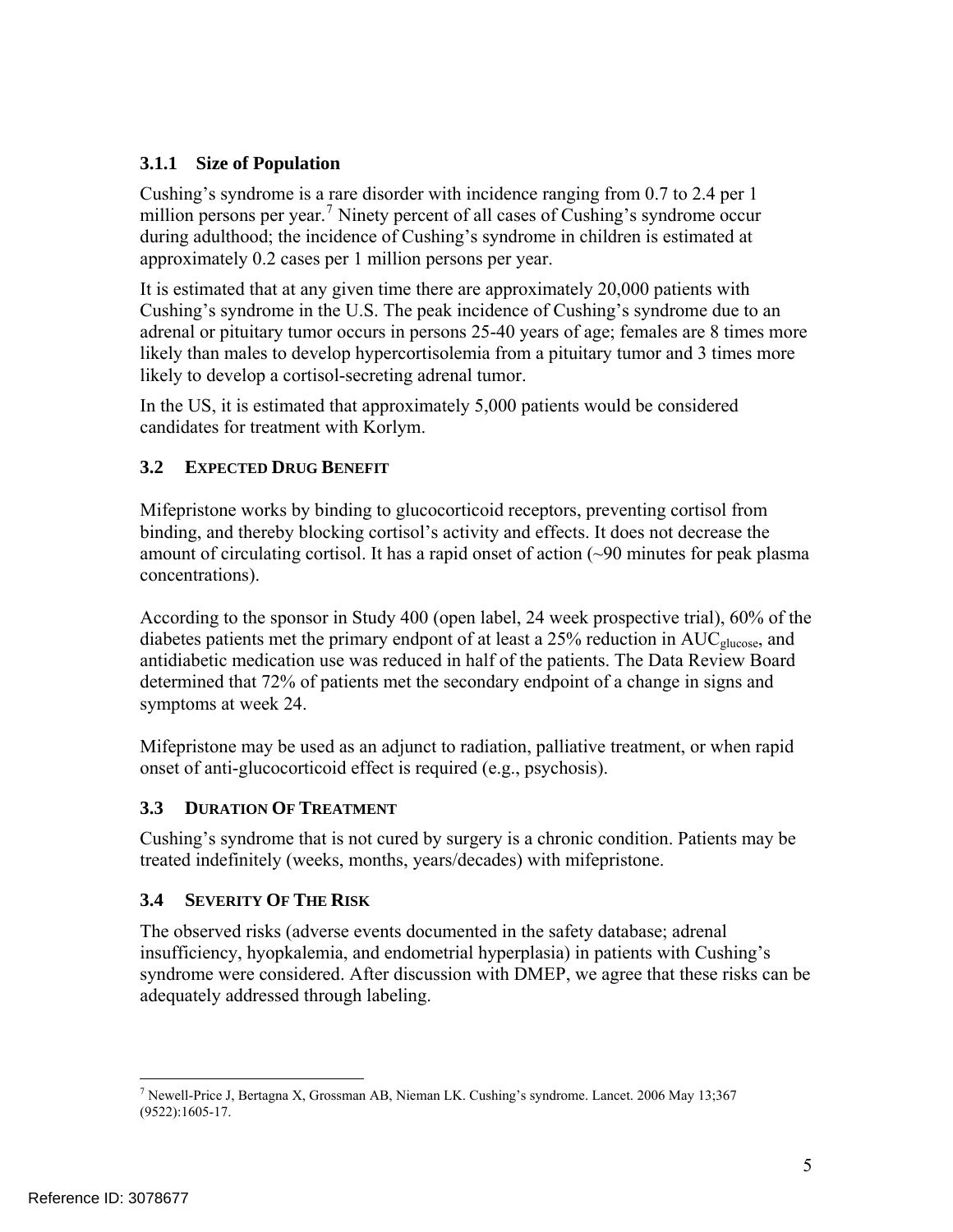Two risks were identified that are anticipated to occur in the post-marketing setting. These risks were the focus of the risk management discussion.

## **3.4.1 Fetal Loss (unintended pregnancy termination)**

#### *3.4.1.1 Cushing's Syndrome Patients*

Mifepristone blocks progesterone receptors at lower doses than necessary for glucocorticoid receptor inhibition. Therefore, the lowest treatment dose studied for the treatment of Cushing's syndrome is effective for terminating pregnancy. However, mifepristone alone is less effective for pregnancy termination when compared to the combined regimen mifepristone/prostaglandin.<sup>8</sup>

Women with Cushing's syndrome are not at substantial risk for fetal loss because they are unlikely to be pregnant. The review by the Maternal Health Team (MHT) states that amenorrhea and ovulatory disturbances are associated with untreated Cushing's syndrome and therefore pregnancy occurs "rarely" in this population. Pregnancy may occur in a small subset of patients with Cushing's syndrome who are of childbearing age. MHT recommends that this possibility be noted in labeling.<sup>9</sup>

At the time treatment is initated with mifepristone, a woman has a low likelihood of conception due to her underlying disease. During treatment, if she is not compliant with mifepristone treatment, she would be amenorrheic due to worsened disease condition. If she is compliant with medication, mifepristone would prevent a sustained pregnancy. Therefore, the risk of fetal loss before and during treatment in the intended patient population appears low.

Pregnancy tests were performed in Study 400 as part of enrollment and repeated after any significant interruption of treatment. No pregnancies were reported.

#### *3.4.1.2 Non-Cushing's Syndrome Patients*

There are a variety of uses for mifepristone  $\mathbb{P}^{(4)}$ . It has been studied to treat the following: (b) (4) (b) (4)

.

(b) (4)

<sup>1</sup> 8  $\langle \cdot \rangle$  (b) (6) Division of Reproductive and Urology Products consult response. Signed November 18, 2011 by (b) (6)

erternal Fealth Team review for Mifepristone. Signed September 15, 2011 by Bhatnagar U, Feibus K,<br>Material Health Team review for Mifepristone. Signed September 15, 2011 by Bhatnagar U, Feibus K, and Mathis L.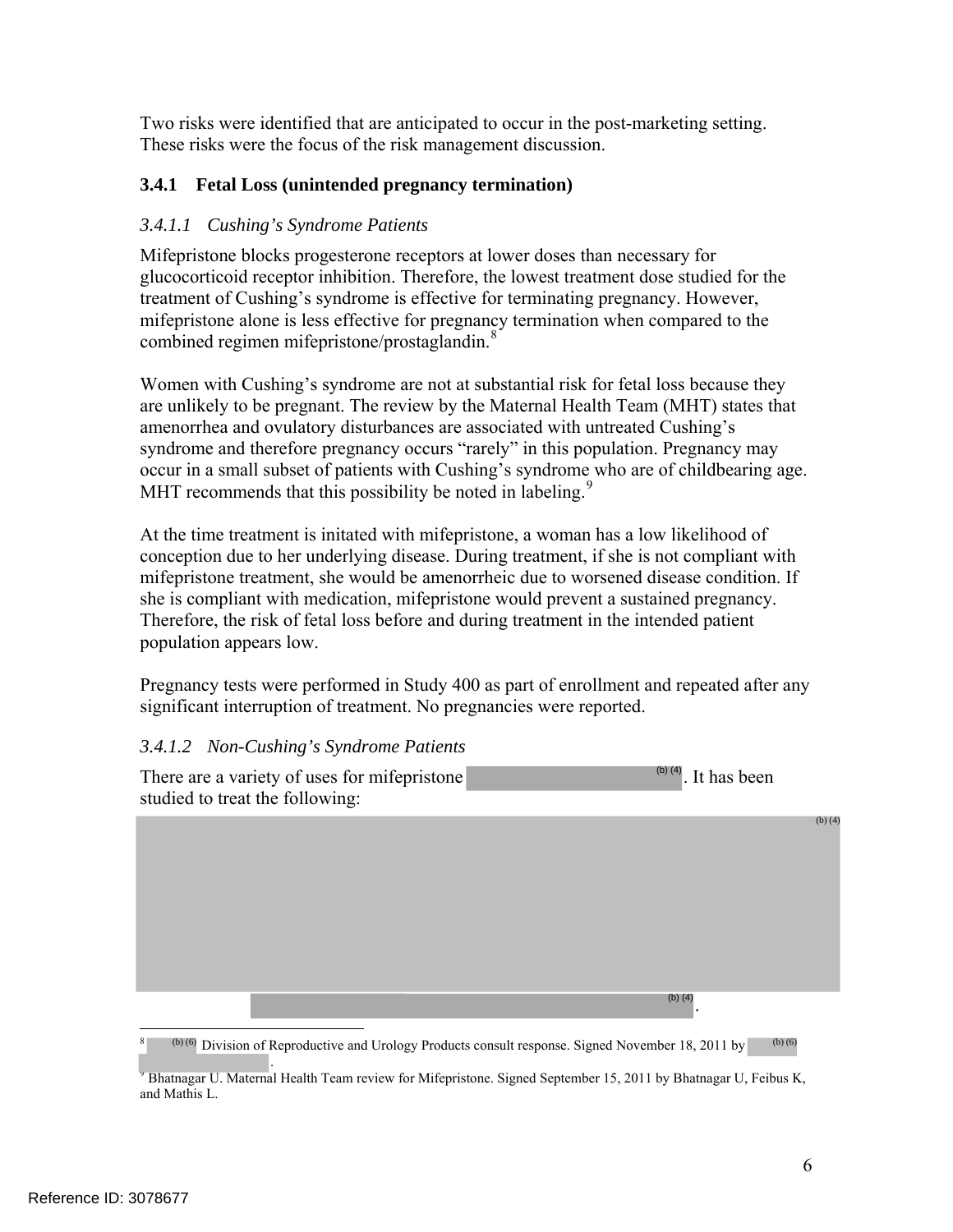At present, mifepristone is only commercially available in blister packages (3 pills per carton) that are sold through the Mifeprex REMS. If Korlym is approved without restrictions (e.g. REMS), mifepristone will be more readily available to treat females of child bearing potential with other chronic conditions. The extent of off-label use of mifepristone, for the above conditions, in the post-marketing setting is unknown.

#### **3.4.2 Intended Termination of Pregnancy with Korlym**

If Korlym is approved without a REMS with restricted distribution, there will be increased access to mifepristone. This could lead to 1) prescribers prescribing Korlym for the termination of pregnancy without following the safeguards that are in place for Mifeprex and/or 2) misuse, pilfering, and diversion of Korlym for the termination of pregnancy not under the supervision of a healthcare provider.

The risk mitigation tools for the Mifeprex REMS are physician certification and controlled access to assure safe use. A Mifeprex prescriber must agree that he/she meets the required qualifications to assure the drug is used safey and appropriately. Compliance with the REMS requirements is not enforced beyond a one-time completion of the enrollment form (e.g., signed Patient Agreements are not collected). The certification requirement is the tool that provides controlled access for Mifeprex. Without restricted distribution, a prescriber using Korlym for pregnancy termination would not have to attest to having certain skills, agree to document certain information/activities, or report adverse events. The patient would not receive a Patient Agreement or Mifeprex Medication Guide that would provide the most relevant and important information to her for pregnancy termination. The current REMS does not prevent use beyond 49 days gestation, termination of an ectopic pregnancy, bleeding, incomplete abortion, and infection.

In considering if there is increased potential for pilfering and misuse with Korlym, we note that Mifeprex is distributed only to medical facilities and dispensed to the patient in small quantities (a single tablet) by certified prescribers. Korlym will be distributed directly to patients, in larger quantities and each Korlym tablet is an effective dose for pregnancy termination. Moreover, Korlym is proposed to be packaged in bottles of 28 and 280, making diversion and pilfering presumably easier relative to the Mifeprex packaging. Similar to Korlym, there is potential for Mifeprex to be pilfered or diverted from a distribution facility, during shipping, or at the place of dispensing. Mifeprex has processes in place to prevent drug loss during distribution and shipping that can be done outside a REMS for Korlym. It is not known if clinics keep careful stock and dispensing records of Mifeprex.

#### **3.5 RISK IN CONTEXT OF DRUGS IN CLASS AND AMONG OTHER DRUGS USED TO TREAT THE DISEASE**

There are no other glucocorticoid receptor antagonists approved in the U.S. for comparison.

Ketoconazole, metapyrone (not approved in U.S.), mitotane, etomidate are anti-corticolic drugs that are used for the treatment of Cushing's syndrome. Because these drugs have a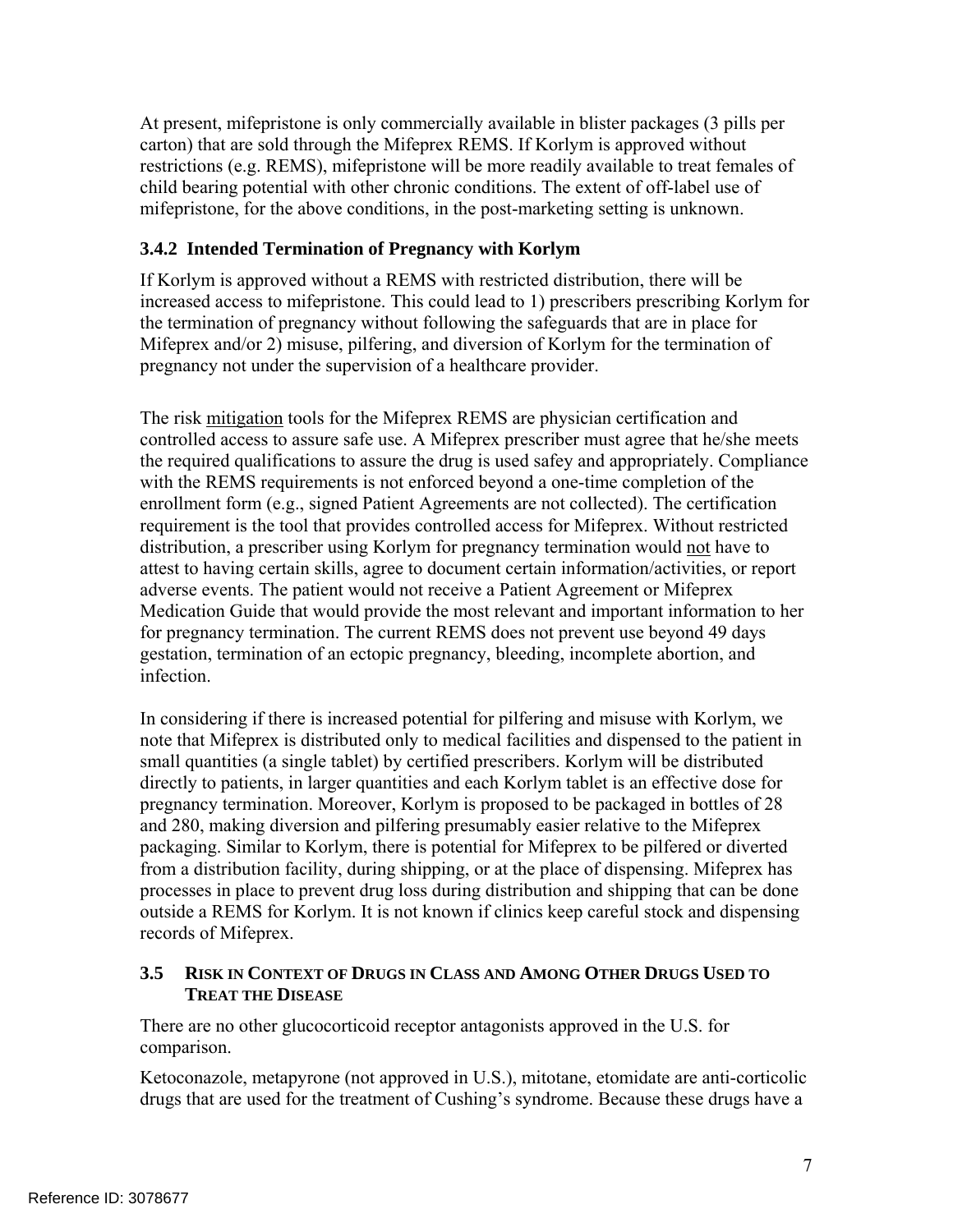different mechanism of action, they are not associated with the same potential risks as mifepristone. These drugs are associated with serious risk(s) although none of these drugs have a REMS.

## **3.6 HOW THE RISK(S) ARE MANAGED ACROSS OTHER PRODUCTS AND/OR DISEASES**

## **3.6.1 Fetal Loss**

Other drug products are associated with fetal loss (e.g., methotrexate, misoprostol; see Attachment 1). At present, this risk is addressed through labeling for these drugs. There are no REMS approved that address only fetal loss without also the accompanying risk of birth defect.

## **3.6.2 Intended Termination of Pregnancy with Korlym**

We identified two drugs, misoprostol and methotrexate, that are associated with a risk of pregnancy termination and are approved for other uses. See the table in Attachment 1. The extent to which misoprostol and methotrexate are used off-label to terminate pregnancy is unknown. With each drug, the risk of termination of pregnancy is managed through labeling (Contraindication, Boxed Warning) and neither product has a REMS.

## **3.6.3 Misuse**

Misuse has been addressed in different ways as follows:

#### *Voluntary Restricted Distribution:*

 *Example: Egrifta/growth hormone*: Growth hormones are at risk for misuse and abuse. None of the growth hormone products have a REMS. However, the sponsor has voluntarily decided to distribute this product through a non-REMS restricted distribution system which allows tracking "of each box of Egrifta to determine the volume of product dispensed and evaluate if the projected number of boxes dispensed correlates with prescription use in the intended population."<sup>10</sup> Egrifta was approved in 2010 with no REMS and no PMR for monitoring drug use.

## *Required Restricted Distribution Program*

- *Example: Xyrem<sup>11</sup>*
	- o At the time Xyrem was initially approved in 2002, the Sponsor agreed as a condition of approval to distribute and dispense Xyrem through a primary and exclusive central pharmacy, implement a program to educate physicians and patients about the risks and benefits of Xyrem, fill the initial prescription only after the prescriber and patient received and read the educational materials, and maintain patient and prescribing physician registries.<sup>12</sup>

 $\overline{a}$ 

 $10$  LaCivita C. Review of REMS for Egrifta. Signed September 3, 2010.

<sup>&</sup>lt;sup>11</sup> Xyrem was included on the list of products deemed to have in effect an approved risk evaluation and mitigation strategy (REMS) under section 505-1 of the Federal Food, Drug, and Cosmetic Act with the passage of the Food and Drug Administration Amendments Act (FDAAA) of 2007.

 $^{12}$  Choudhry Y. REMS Interim Comment Set #1. Signed August 1, 2011 by Choudhry Y and Worthy K.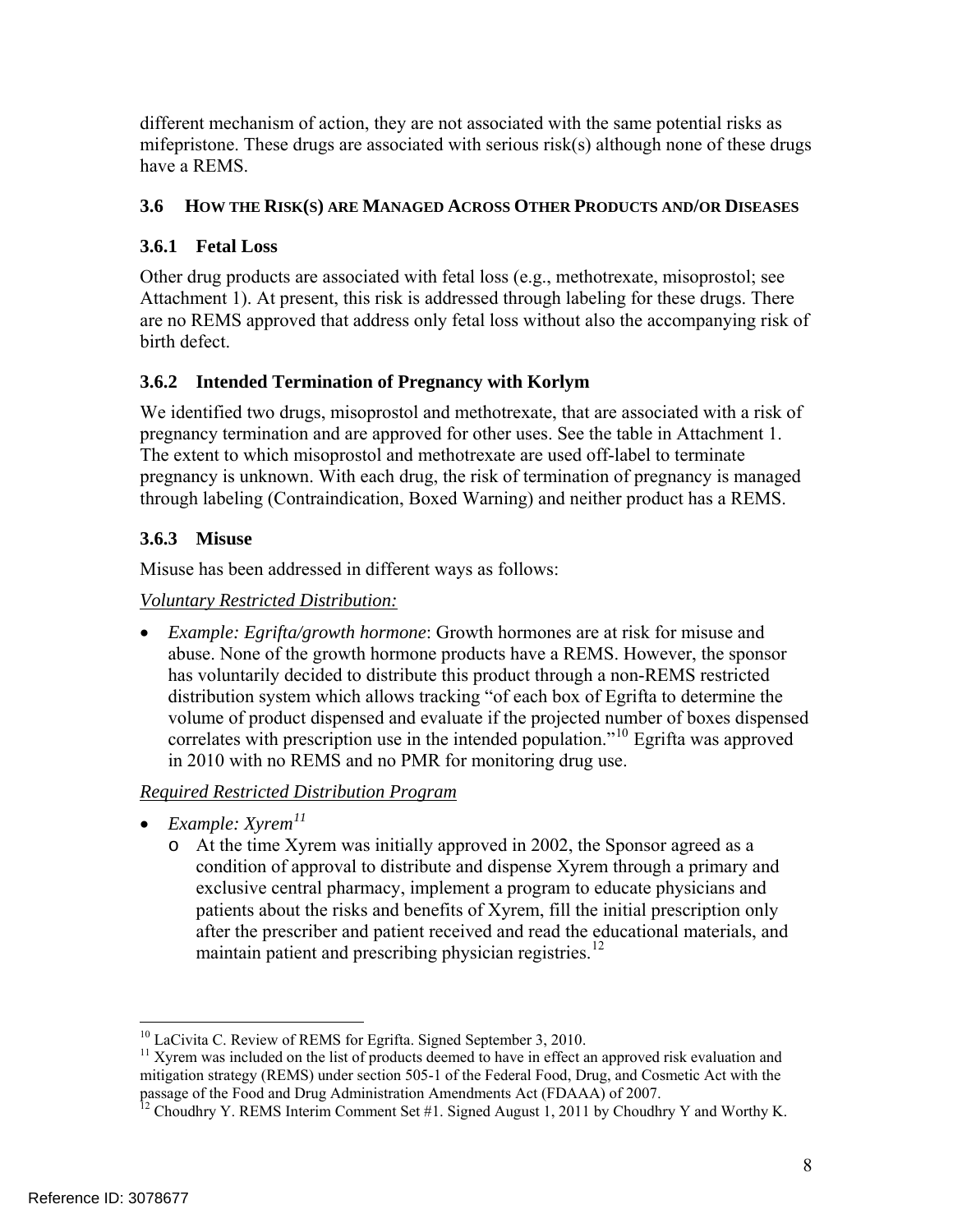#### **3.6.4 Same Active Ingredient, Different Indication and Different Risk Management Approaches**

The agency evaluates an active ingredient based on the risk benefit profile for the intended population. To date, the Agency has not required a REMS for a product based only on the fact that the active ingredient already has a REMS for one population. For example, denosumab was originally approved under two tradenames for different indications. Prolia was initially approved for the treatment for post-menopausal osteoporosis (PMO). At that time, a REMS for Prolia was required and approved consisting of a Medication Guide and communication plan to "inform healthcare providers about the risks of serious infections, dermatologic adverse reactions, and suppression of bone turnover, including osteonecrosis of the jaw." Under the tradename Xgeva, denosumab was approved for prevention of skeletal-related events in patients with bone metastases from solid tumors. A REMS was not required given the resulting differences in the risk benefit profile when considering the patient populations (postmenopausal women vs cancer patients with bone metastases) and prescribing populations (internists vs oncologists).

#### **3.7 PRODUCTS AFFECTED**

Mifeprex (and pending generics) are potentially affected because they are or will only be available under a restrictive REMS.

#### **4 RISK MANAGEMENT CONSIDERATIONS**

The following factors are important to consider:

• Burden to the intended population

It is important to ensure that the intended treatment population can receive Korlym in a timely, dependable manner in the least burdensome way. Any restrictions will impede access with little to no benefit to Cushing's syndrome population.

#### • Confidentiality/Privacy

Confidentiality and patient privacy is a significant issue with Mifeprex. To what extent do stakeholders who make, distribute, dispense, prescribe, and use Korlym need protection from a confidentiality perspective?

The purpose of a REMS is to ensure the benefits of the drug outweigh its risks. Confidentiality and concern regarding the safety of the prescribers, pharmacists, and patients does not meet criteria. Confidentiality can be maintained without a REMS. Privacy may be better maintained if there are no systems in place to track formally prescribers and patients. Risk to pharmacies that stock the drug should be considered but it is outside the purview of a REMS.

Reproductive potential for various possible Korlym off-label use populations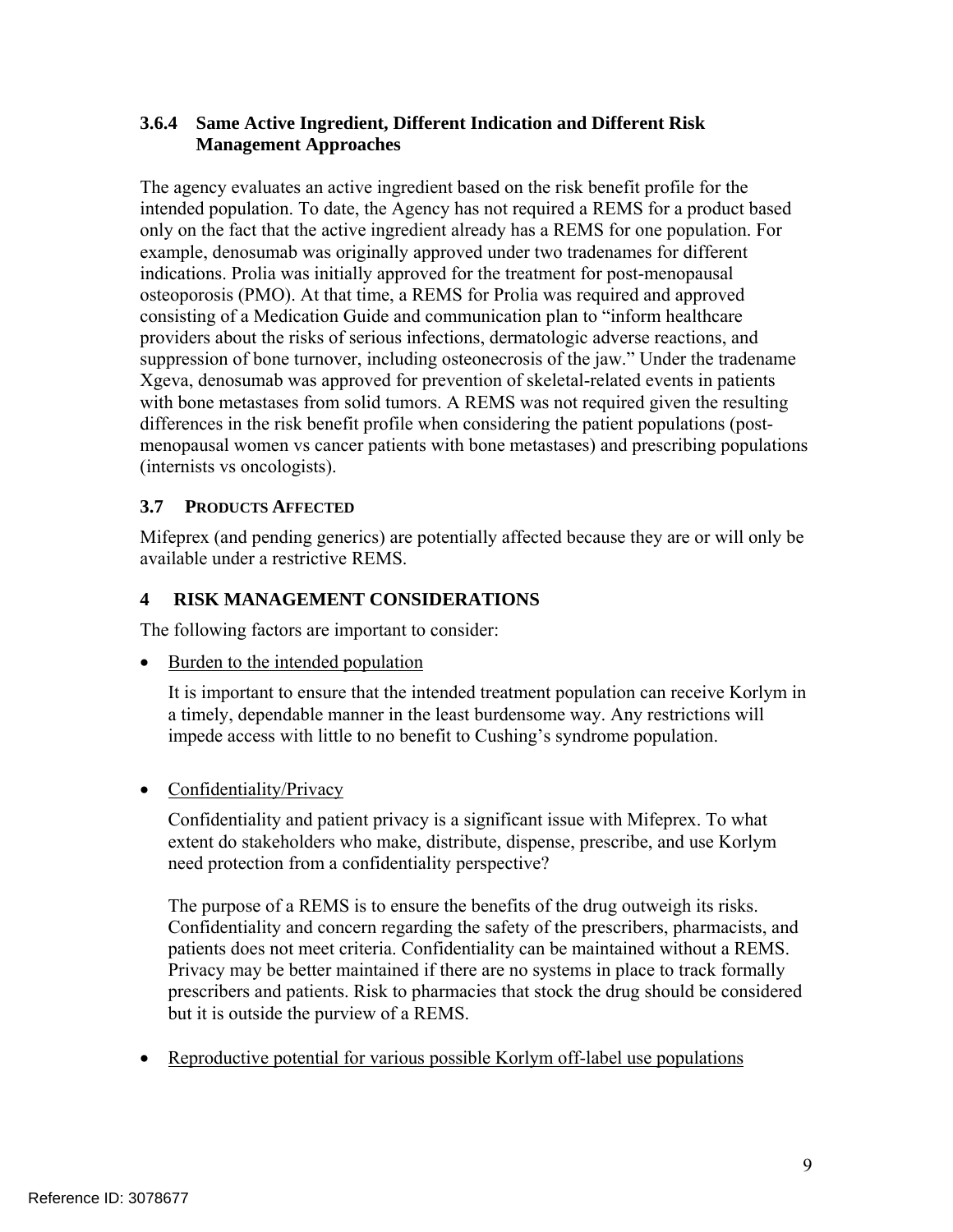As stated in section 3.4.1.2. above, there are a variety of uses for mifepristone  $\binom{b}{4}$ . The therapeutic areas included below are more likely to include females of reproductive potential than other uses epidemiologic review was not conducted to estimate of the proportion of females of reproductive potential for each use. However, the following observations and/or assumptions were made:  $\overline{(\mathfrak{b})^{(4)}}$ ). A formal (b) (4)

The degree to which Korlym will be used off label for the above uses is unknown.

• Extent of current off-label use

Current Mifeprex drug utilization information is not informative in predicting broader uses for Korlym. In the September 19, 2011 mifepristone drug use review using commercial databases was conducted, off-label use was described as "uncommon" based on information obtained through a *sample* of medical offices and outpatient clinics. Sales distribution data was not available. The lack of findings are not surprising given the design of the Mifeprex REMS.

## **5 RISK MANAGEMENT OPTIONS**

DRISK analyzed more than six risk management options to address intended termination of pregnancy by:

- HCPs outside of Mifeprex REMS
- women who seek to terminate a pregnancy and are not under the care of an HCP

Ultimately, three options were considered.

**1.** No REMS and voluntary restricted distribution through specialty pharmacies/distributors

This REMS option may minimize diversion and subsequent misuse by minimizing the number of pharmacies stocking and dispensing Korlym for outpatient use. This option is in alignment with DMEP and DRISK's assessment that a REMS is not necessary to assure the safe use of mifepristone for treating patients with Cushing's syndrome because we believe the likelihood that a Cushing's patient experiences "serious complications" relating to pregnancy termination are low.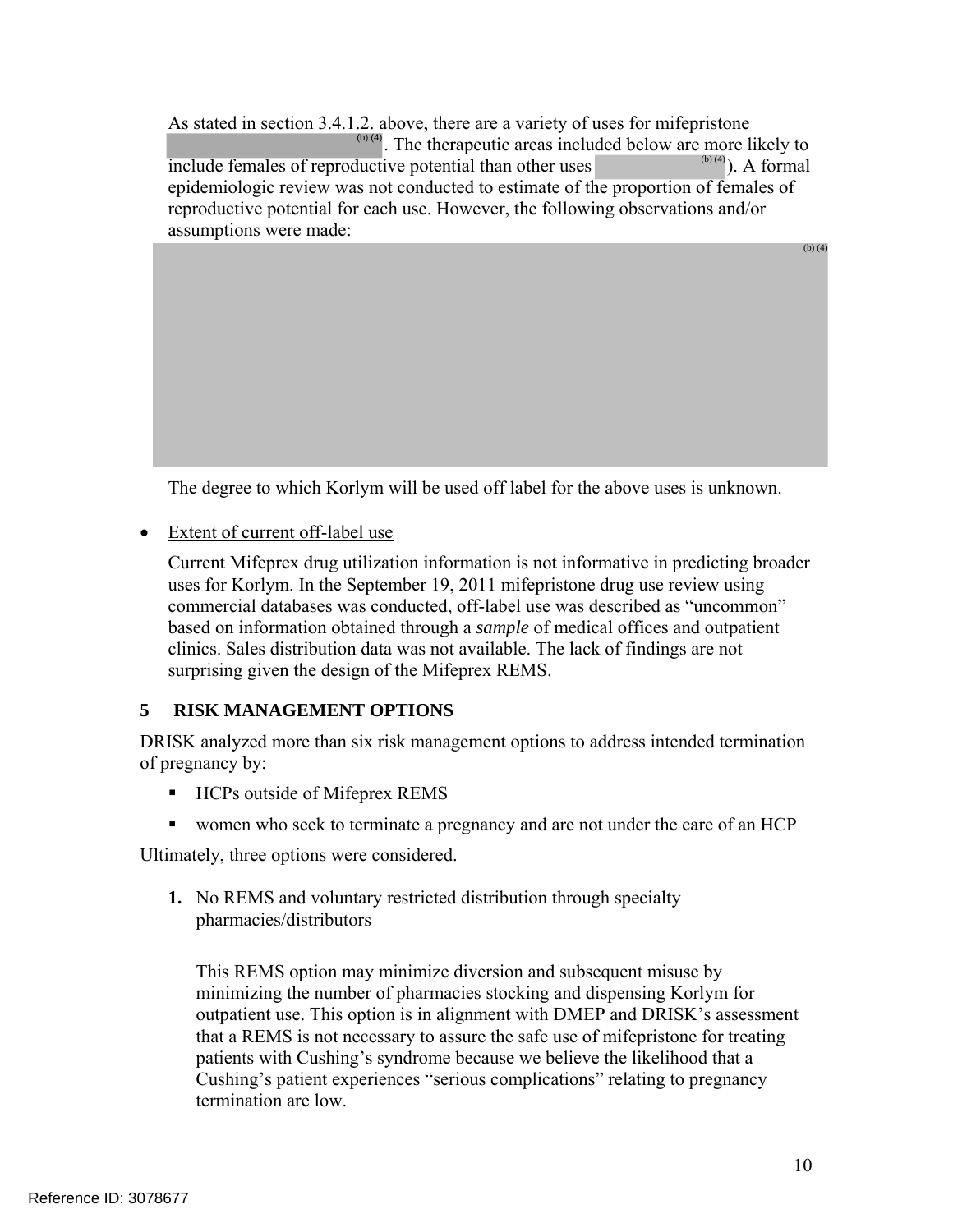This approach is also consistent with misoprostol and methotrexate, both of which are known abortifacents and do not have a REMS to address that risk. This approach is used to prevent misuse of the growth hormone products.

**2.** REMS with ETASU – dispensing through certified specialty pharmacies

This REMS option may minimize diversion and subsequent misuse by minimizing the number of pharmacies stocking and dispensing Korlym for outpatient use. In addition, Corcept would be required to provide FDA an assessment of how the REMS is achieving its goals.

This option does not address intended termination of pregnancy with Korlym.

**3.** REMS with ETASU – prescriber certification (agreement not to use for termination of pregnancy) and distribution through certified specialty pharmacies that are willing to track inventory

This REMS option would minimize diversion and subsequent misuse as described above. In addition, certified pharmacies (for outpatient dispensing, not inpatient hospital pharmacies) would verify that prescribers were certified. Prescriber certification would consist of agreement not use Korlym for pregnancy termination. The addition of prescriber certification would address the risk of intended termination of pregnancy with Korlym.

These options assume that the safety labeling is maximized to address Korlym use in pregnancy.

## **6 DISCUSSION**

The issue of how to address intended termination of pregnancy was discussed at the REMS Oversight Committee meeting on September 29, 2011 and at a Center Director Briefing on November 3, 2011.

DMEP and DRISK presented at both meetings that women with Cushing's syndrome are unlikely to be or become pregnant given the effects of their disease on the reproductive system and the effects of daily mifepristone treatment. Therefore, addressing the risk of fetal loss associated with Korlym was not discussed because 1) pregnancy is not a likely event in the intended population and; 2) the use of Korlym for "off-label" uses (in women more likely to be pregnant) is unknown and available data do not indicate that mifepristone would be first line treatment for any diseases or conditions at this time. For these reasons, there was general agreement that fetal loss can be adequately addressed through labeling and is not necessary to require additional safe use measures through a REMS at this time.

The team stated that for any risk management approach, it is important to ensure that the intended treatment population can receive Korlym in a timely, dependable manner in the least burdensome way. Any restrictions could impede access without benefit to the intended population.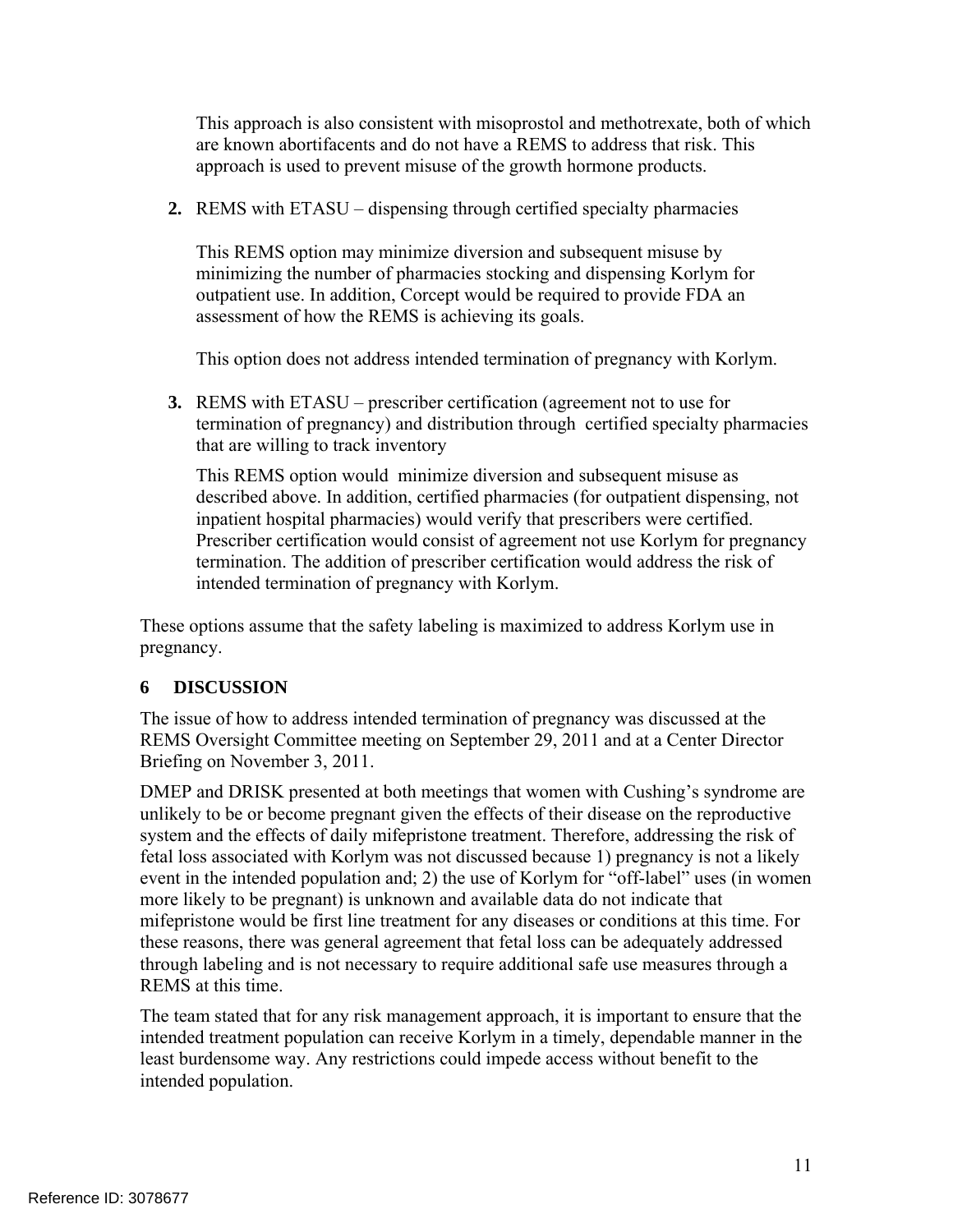The primary focus shifted to whether or not a REMS is necessary for Korlym to maintain the integrity of the Mifeprex REMS. While the absence of any restrictions on Korlym could undermine the safe use conditions required by the Mifeprex REMS, a number of other factors are important considerations including:

- The burden (reduced access, treatment delays) of a restrictive REMS to the Cushing's population without any benefit from the REMS for this population.
- Overall drug exposure and subsequent access is anticipated to be small given the small size of the intended use population and lack of a signal for substantially broader use.
- The sponsor's plan to distribute Korlym through a specialty pharmacy regardless of the REMS. If necessary, this provides the sponsor the ability to monitor use more closely.
- The cost If the cost of this orphan product is substanial, it may be expensive to obtain and deter use for pregnancy termination as well as other off label uses. In addition, third party payors/reimbursement may play a substantial role in influencing prescribing behavior. It is unknown how much Korlym will cost and how cost will impact prescribing behavior.<sup>13</sup>

The need for some monitoring of use was discussed. Commercial drug use databases will not provide FDA with adequate estimates of Korlym use because Korlym will be dispensed through a specialty pharmacy. As noted above, using a single specialty pharmacy does allow the sponsor the ability to monitor use more closely through its business contract with the specialty pharmacy. Similarly, commercial drug use databases are not able to provide an accurate estimate of Mifeprex use due to how it is distributed and dispensed. The first REMS assessment for Mifeprex is due June 2012 which we anticipate will provide a baseline to quantify current Mifeprex use. Given these considerations and the discussion with the Center Director, we agree that a postmarketing requirement (PMR) study to obtain Korlym use data (age, gender, dose, duration of treatment) "to better characterize the incidence rates of adverse events with Korlym" is prudent. Monitoring drug use data for both Mifeprex and Korlym, in conjunction with reports of serious adverse events resulting from pregnancy terminations outside of the Mifeprex REMS, will be important factors in future regulatory action to address any compromise to the Mifeprex REMS.

## **7 CONCLUSION**

A REMS for Korlym is not necessary to ensure that the benefits of the drug outweigh its risks at this time. We agree that it is prudent to monitor use through a PMR. If data indicate that this approach compromises the integrity of the Mifeprex REMS and results in serious adverse events, or additional serious safety signals arise, further regulatory action must be considered.

## **ATTACHMENTS**

1

<sup>&</sup>lt;sup>13</sup> Planned parenthood charges \$300-800 for a medical abortion (includes diagnostic testing, mifepristone, and misoprostol).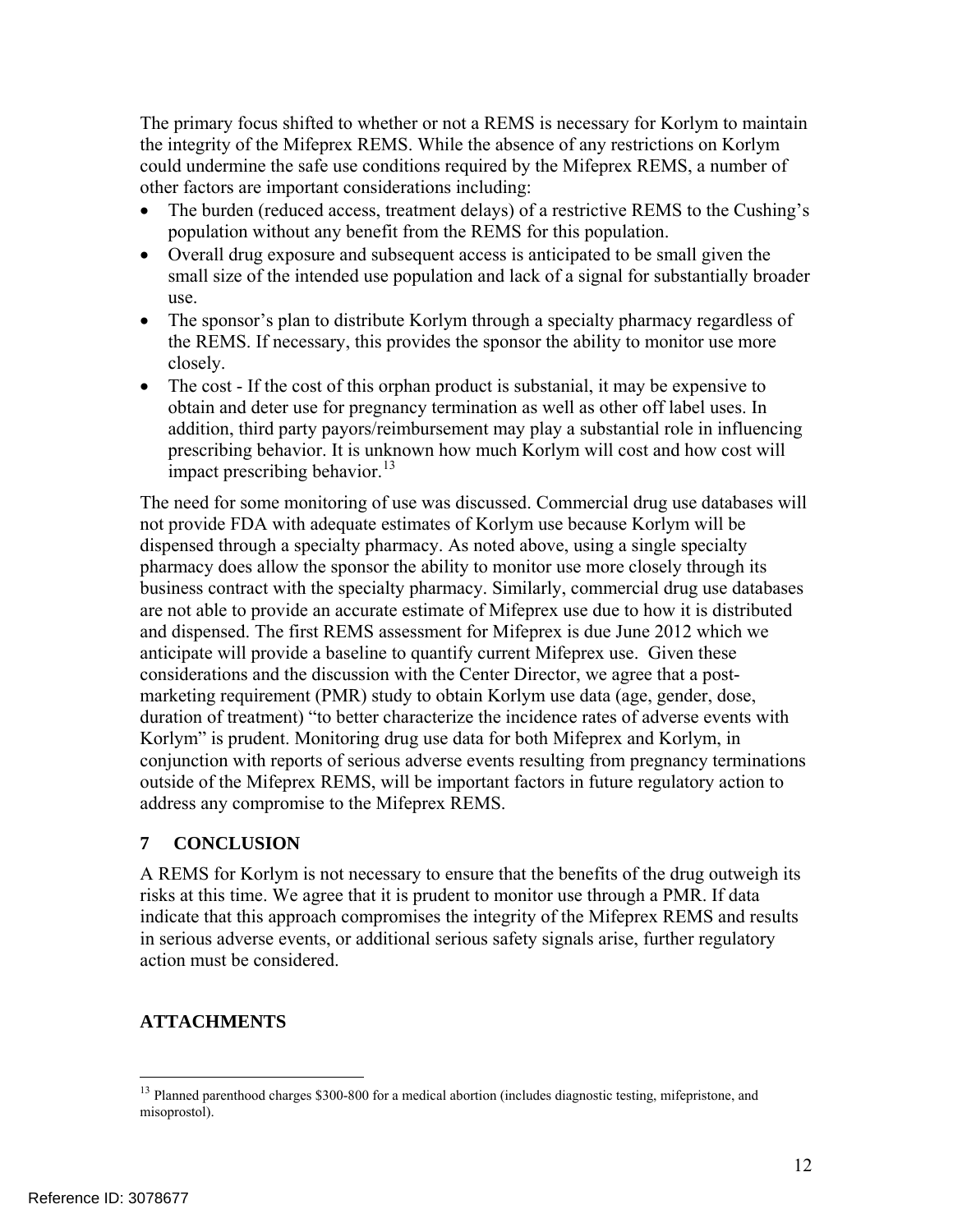| <b>Drug</b>              | Abortifacient<br><b>Efficacy</b>                                                                                                                               | <b>Indication</b>                                                                                              | Off-label use*                                                                                                                       | Contraindication                                                                                                                                                                                                                                                                                                                                                                                                                                                                                                                                                                     | <b>Boxed Warning</b>                                                                                                                                                                                                                                                                                                                                                        |
|--------------------------|----------------------------------------------------------------------------------------------------------------------------------------------------------------|----------------------------------------------------------------------------------------------------------------|--------------------------------------------------------------------------------------------------------------------------------------|--------------------------------------------------------------------------------------------------------------------------------------------------------------------------------------------------------------------------------------------------------------------------------------------------------------------------------------------------------------------------------------------------------------------------------------------------------------------------------------------------------------------------------------------------------------------------------------|-----------------------------------------------------------------------------------------------------------------------------------------------------------------------------------------------------------------------------------------------------------------------------------------------------------------------------------------------------------------------------|
| Misoprostol<br>(Cytotec) | When used alone -<br>variable $(-40-60\%)$ ;<br>used in combination<br>with MTX or MFP<br>efficacy is higher<br>(Source - Micromedex)                          | NSAID-induced<br>gastric ulcers                                                                                | Postpartum<br>$\bullet$<br>hemorrhage<br>Cervical ripening,<br>$\bullet$<br>labor induction<br>Pregnancy<br>$\bullet$<br>termination | "Cytotec should not be<br>taken by pregnant<br>women to reduce the risk<br>of ulcers induced by<br>NSAIDs"                                                                                                                                                                                                                                                                                                                                                                                                                                                                           | "Cytotec administration to<br>women who are pregnant<br>can cause abortion<br>Cytotec should not be taken<br>by pregnant women to<br>reduce the risk of ulcers<br>induced by NSAIDs<br>Patients must be advised of<br>the abortifacient property<br>and warned not to give the<br>drug to others $\ldots$ <sup>5</sup>                                                      |
| Methotrexate<br>(MTX)    | When used alone $-$ (IM<br>$injxn - variable$ ; in<br>combination with<br>misoprostol efficacy is<br>higher $(80-90\%; small)$<br>Ns)<br>(Source - Micromedex) | Cancer<br>$\bullet$<br>Psoriasis<br>$\bullet$<br>Rheumatoid<br>$\bullet$<br>arthritis<br>including<br>juvenile | Other<br>$\bullet$<br>Autoimmune<br>diseases<br>More cancer<br>$\bullet$<br>Pregnancy<br>$\bullet$<br>termination                    | "MTX can cause fetal<br>death or teratogenic<br>effects when<br>administered to a<br>pregnant woman MTX<br>is contraindicated in<br>pregnant women with<br>psoriasis or rheumatoid<br>arthritis and should be<br>used in the treatment of<br>neoplastic diseases only<br>when the potential<br>benefit outweighs the<br>risk to the fetus Women<br>of childbearing potential<br>should not be started on<br>MTX until pregnancy is<br>excluded and should be<br>fully counseled on the<br>serious risk to the fetus<br>should they become<br>pregnant while<br>undergoing treatment" | "MTX has been reported to<br>cause fetal death and/or<br>congenital anomalies<br>Therefore, it is not<br>recommended for women<br>of childbearing potential<br>unless there is clear medical<br>evidence that the benefits<br>can be expected to<br>outweigh the considered<br>risks Pregnant women with<br>psoriasis or rheumatoid<br>arthritis should not receive<br>MTX" |

## ATTACHMENT 1: Drugs with a risk associated with an off-label use

\*The off-label uses are general and based on tertiary sources; not on a formal drug use analysis.